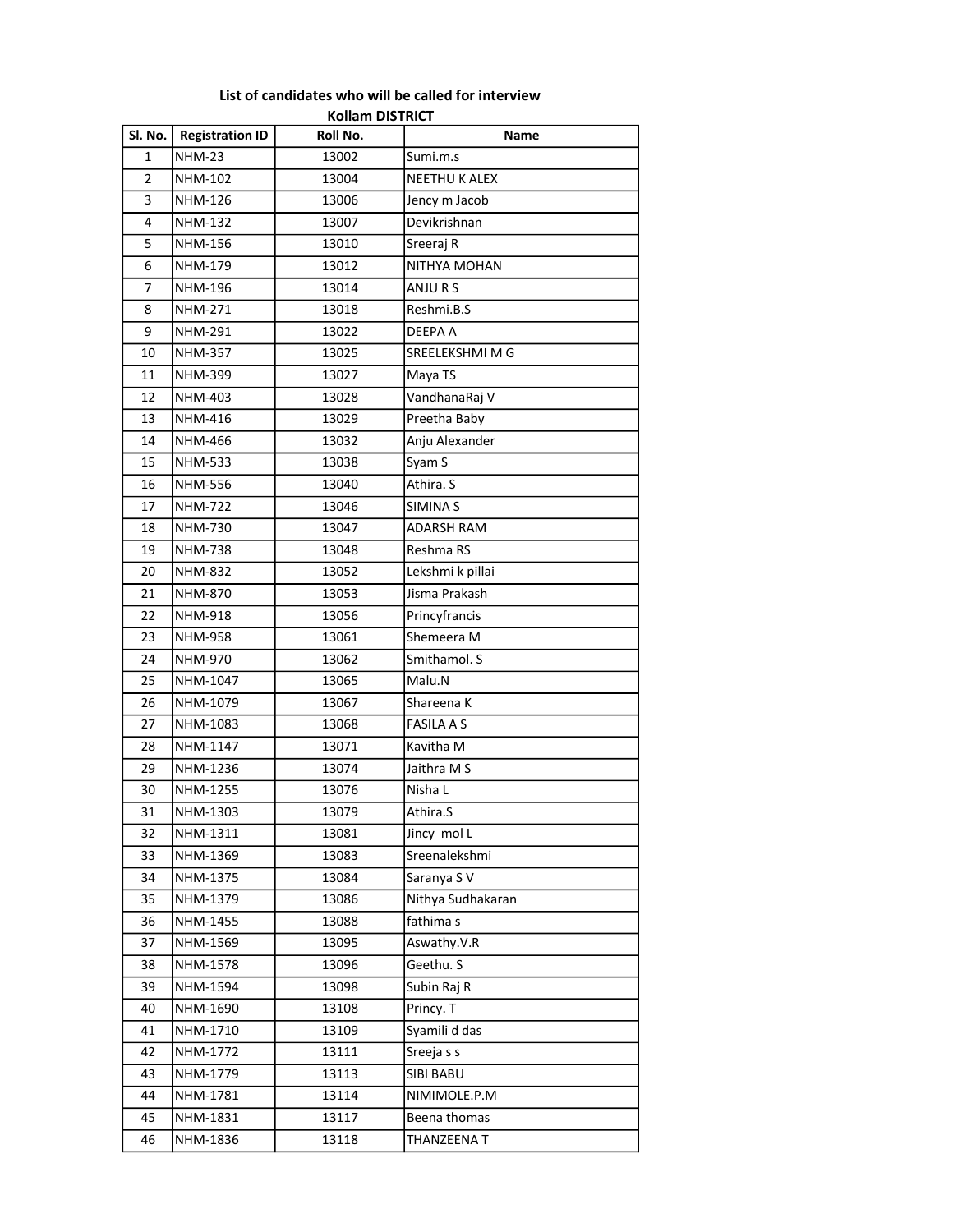| 47 | NHM-1848 | 13120 | Deepthy pramod           |
|----|----------|-------|--------------------------|
| 48 | NHM-1862 | 13121 | NAVAMI ASHOKAN           |
| 49 | NHM-1948 | 13123 | Anjali Wilfred           |
| 50 | NHM-1966 | 13124 | Pooja k nair             |
| 51 | NHM-2082 | 13127 | Shibimol Benjamin        |
| 52 | NHM-2159 | 13129 | Rashida A                |
| 53 | NHM-2235 | 13134 | Neethu .U.A              |
| 54 | NHM-2291 | 13140 | <b>JIJI SUSAN OOMMEN</b> |
| 55 | NHM-2403 | 13144 | ARYA G                   |
| 56 | NHM-2421 | 13145 | PRIYA KRISHNAN V         |
| 57 | NHM-2446 | 13150 | SAJISHA KS               |
| 58 | NHM-2480 | 13152 | <b>JASMINE M S</b>       |
| 59 | NHM-2514 | 13156 | NIMMY ALEN DSILVA        |
| 60 | NHM-2524 | 13157 | RENUKA DEVI B            |
| 61 | NHM-2585 | 13161 | Manu manoj               |
| 62 | NHM-2612 | 13162 | <b>ASWATHY S KUMAR</b>   |
| 63 | NHM-2625 | 13163 | NEEMA KHAN N             |
| 64 | NHM-2726 | 13170 | Krishna U B              |
| 65 | NHM-2758 | 13172 | ASHIK N                  |
| 66 | NHM-2780 | 13175 | Sukanya.k                |
| 67 | NHM-2807 | 13179 | Aswathy.v.s              |
| 68 | NHM-2852 | 13181 | Anusree RS               |
| 69 | NHM-2895 | 13182 | ANJALI J                 |
| 70 | NHM-2945 | 13186 | NEETHUMOL.P              |
| 71 | NHM-2949 | 13187 | <b>SARITHA S</b>         |
| 72 | NHM-2953 | 13188 | Nizamolma                |
| 73 | NHM-2973 | 13190 | Athira B S               |
| 74 | NHM-2987 | 13191 | Aswathy A                |
| 75 | NHM-3087 | 13195 | SIJI SADASIVAN.K.S       |
| 76 | NHM-3120 | 13196 | Ninu Kunjumon            |
| 77 | NHM-3133 | 13197 | <b>ANJANA BABU</b>       |
| 78 | NHM-3306 | 13206 | Ramsiya. S               |
| 79 | NHM-3318 | 13207 | Saijamol. P. K           |
| 80 | NHM-3468 | 13213 | Safil                    |
| 81 | NHM-3541 | 13217 | <b>ANCY SAM</b>          |
| 82 | NHM-3575 | 13218 | Veena S Pillai           |
| 83 | NHM-3718 | 13224 | BISHARATH.A              |
| 84 | NHM-3816 | 13226 | Ligi Merin Thomas        |
| 85 | NHM-3866 | 13227 | Reshmi                   |
| 86 | NHM-4173 | 13236 | RemyaRavi                |
| 87 | NHM-4185 | 13237 | Lincy .p                 |
| 88 | NHM-4319 | 13239 | AJESH MOHAN              |
| 89 | NHM-4451 | 13245 | Akhila.R                 |
| 90 | NHM-4773 | 13252 | Saranya Raj              |
| 91 | NHM-4785 | 13253 | Shafeena A M             |
| 92 | NHM-5048 | 13265 | Thushara. S              |
| 93 | NHM-5073 | 13266 | Simi krishna             |
| 94 | NHM-5125 | 13271 | SREEPRIYA G              |
| 95 | NHM-5190 | 13279 | Reshmi.S                 |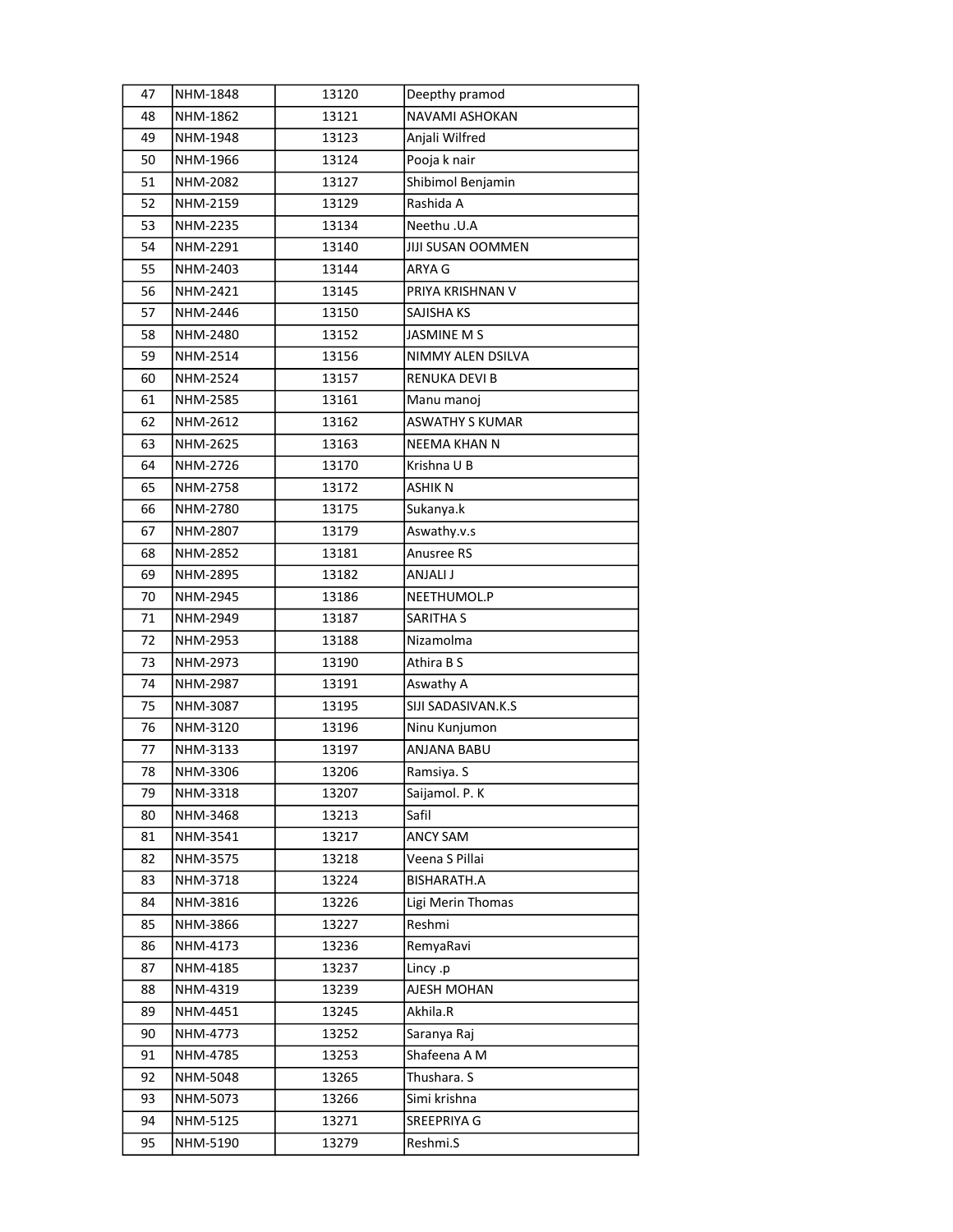| 96  | NHM-5221 | 13281 | SREEKUTTY J             |
|-----|----------|-------|-------------------------|
| 97  | NHM-5329 | 13289 | SARANYA SASI V S        |
| 98  | NHM-5341 | 13292 | Nithya. T               |
| 99  | NHM-5410 | 13298 | <b>SANTHINI S</b>       |
| 100 | NHM-5422 | 13299 | Jobia john              |
| 101 | NHM-5546 | 13305 | Linda Cheriyan          |
| 102 | NHM-5597 | 13308 | <b>SUMADEVIR</b>        |
| 103 | NHM-5619 | 13309 | JIJI C                  |
| 104 | NHM-5788 | 13314 | MILI S MOHAN            |
| 105 | NHM-5799 | 13316 | ANJALI SOMARAJAN        |
| 106 | NHM-5827 | 13318 | Sheeja thomas           |
| 107 | NHM-5855 | 13322 | SREEJITH KRISHNAN M K   |
| 108 | NHM-5869 | 13323 | Saranya. S              |
| 109 | NHM-6036 | 13334 | <b>MUMTHAS J</b>        |
| 110 | NHM-6049 | 13335 | NIKHILA RAJ V           |
| 111 | NHM-6090 | 13338 | SYAMA SARATH CHANDRAN   |
| 112 | NHM-6149 | 13341 | SALINIKUMARY M S        |
| 113 | NHM-6185 | 13344 | Sherin Tintu P          |
| 114 | NHM-6217 | 13345 | PRATHAP T               |
| 115 | NHM-6274 | 13348 | ABINSHAH A              |
| 116 | NHM-6369 | 13349 | Mary Vinitha S          |
| 117 | NHM-6386 | 13350 | LEKSHMI G               |
| 118 | NHM-6564 | 13352 | Asha AS                 |
| 119 | NHM-6638 | 13356 | Arya                    |
| 120 | NHM-6935 | 13367 | Beena AS                |
| 121 | NHM-7016 | 13370 | RACHINA V S             |
| 122 | NHM-7121 | 13375 | ASHA A                  |
| 123 | NHM-7174 | 13378 | ALFIYA P                |
| 124 | NHM-7235 | 13383 | SREEDEVI J              |
| 125 | NHM-7253 | 13386 | LIJI KRISHNAN           |
| 126 | NHM-7314 | 13393 | SNEHA SOMAN             |
| 127 | NHM-7319 | 13395 | ASHA S MOHAN            |
| 128 | NHM-7349 | 13398 | <b>REVATHY S GOPAL</b>  |
| 129 | NHM-7352 | 13400 | JOSSY GEORGE            |
| 130 | NHM-7424 | 13406 | SULU SUNDARAM A         |
| 131 | NHM-7476 | 13409 | RESHMAR B               |
| 132 | NHM-7576 | 13415 | <b>JINCY THANKACHAN</b> |
| 133 | NHM-7698 | 13422 | ANJU G.KRISHNAN         |
| 134 | NHM-7963 | 13432 | SNEHA SAJI              |
| 135 | NHM-7980 | 13435 | <b>REMYAT</b>           |
| 136 | NHM-8024 | 13439 | Shini mathew            |
| 137 | NHM-8038 | 13441 | soumyababy              |
| 138 | NHM-8064 | 13442 | <b>SUJA J</b>           |
| 139 | NHM-8291 | 13457 | ARYA SATHEESH           |
| 140 | NHM-8358 | 13462 | Aswathy. R              |
| 141 | NHM-8423 | 13466 | Sivaprabha. S           |
| 142 | NHM-8426 | 13467 | Beena.k                 |
| 143 | NHM-8528 | 13472 | Dhanalekshmi. S         |
| 144 | NHM-8678 | 13477 | ANJALI KRISHNAN .B      |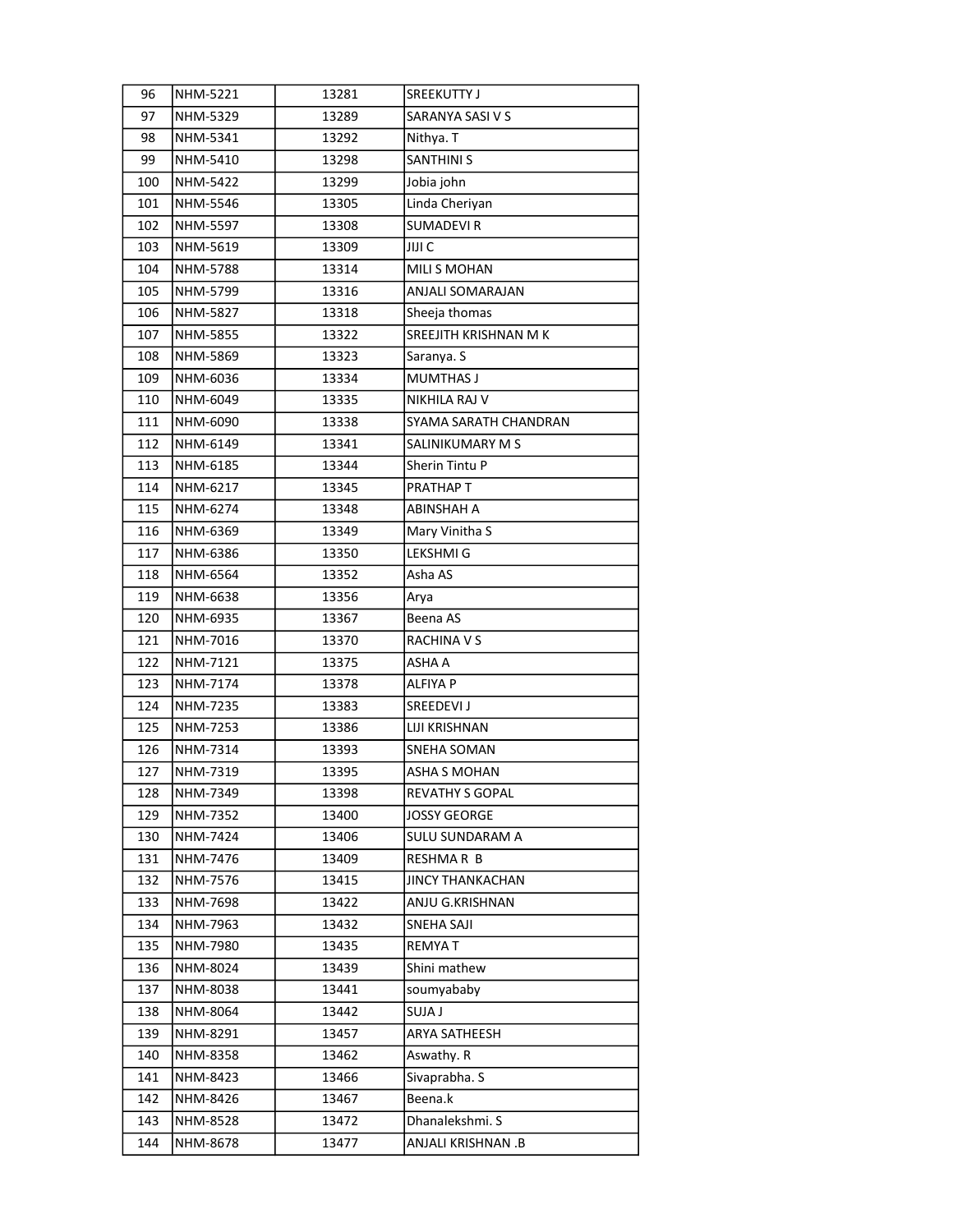| 145 | NHM-8848  | 13485 | ANSIYA N               |
|-----|-----------|-------|------------------------|
| 146 | NHM-8884  | 13487 | SHEHEENA BEEGAM R      |
| 147 | NHM-8902  | 13488 | SHEEBA SUSAN JACOB     |
| 148 | NHM-8980  | 13491 | SARY KRISHNA S         |
| 149 | NHM-9007  | 13494 | Safa.S.Hameed          |
| 150 | NHM-9029  | 13497 | Syama prasad           |
| 151 | NHM-9047  | 13499 | MEERA RAJ M            |
| 152 | NHM-9083  | 13504 | Resmimol.R             |
| 153 | NHM-9187  | 13506 | Neena.u                |
| 154 | NHM-9317  | 13512 | LIJI JERMIAS           |
| 155 | NHM-9338  | 13514 | ARYA S UTHAMAN         |
| 156 | NHM-9342  | 13515 | <b>SUBHABS</b>         |
| 157 | NHM-9381  | 13518 | LIS MOLE J             |
| 158 | NHM-9445  | 13523 | REJITHA L              |
| 159 | NHM-9559  | 13530 | REKHA RAJAN            |
| 160 | NHM-9566  | 13532 | <b>BINCY BABU</b>      |
| 161 | NHM-9736  | 13540 | SREELEKSHMI S          |
| 162 | NHM-9851  | 13545 | TINTU J JOSE           |
| 163 | NHM-9863  | 13546 | ASWATHY CHANDRAN       |
| 164 | NHM-9929  | 13551 | RESHMA SURESH          |
| 165 | NHM-10012 | 13556 | CHINJU RAJ             |
| 166 | NHM-10025 | 13557 | Anjali J               |
| 167 | NHM-10027 | 13558 | SHAFNA M BASHEER       |
| 168 | NHM-10125 | 13563 | RANIGS                 |
| 169 | NHM-10237 | 13570 | VEENA M                |
| 170 | NHM-10399 | 13578 | DHANYA K               |
| 171 | NHM-10429 | 13581 | <b>ASHALATHA K N</b>   |
| 172 | NHM-10464 | 13582 | ALFIYA A               |
| 173 | NHM-10517 | 13585 | Anju v kumar           |
| 174 | NHM-10656 | 13590 | SHYMA.BS               |
| 175 | NHM-10709 | 13593 | Amrutha A S            |
| 176 | NHM-10806 | 13596 | ANJU V A               |
| 177 | NHM-10842 | 13598 | AncyJohnson            |
| 178 | NHM-10855 | 13599 | Diviya P               |
| 179 | NHM-10939 | 13601 | Neethu Lal J           |
| 180 | NHM-10995 | 13603 | Shelja R               |
| 181 | NHM-11064 | 13607 | Dincy Daniel           |
| 182 | NHM-11083 | 13610 | RAKHI RAJ              |
| 183 | NHM-11367 | 13629 | <b>BLESSY K MATHEW</b> |
| 184 | NHM-11370 | 13630 | JAITHRA J              |
| 185 | NHM-11410 | 13635 | SINU D S               |
| 186 | NHM-11417 | 13636 | RADHIKA S R            |
| 187 | NHM-11741 | 13658 | CHITHIRA M S           |
| 188 | NHM-11846 | 13663 | SURYA V S              |
| 189 | NHM-11934 | 13668 | Arya Krishna G S       |
| 190 | NHM-11950 | 13670 | MEELU V S              |
| 191 | NHM-12051 | 13679 | ANUPA BL               |
| 192 | NHM-12149 | 13683 | JIBI B RAJU            |
| 193 | NHM-12165 | 13686 | SREEJATS               |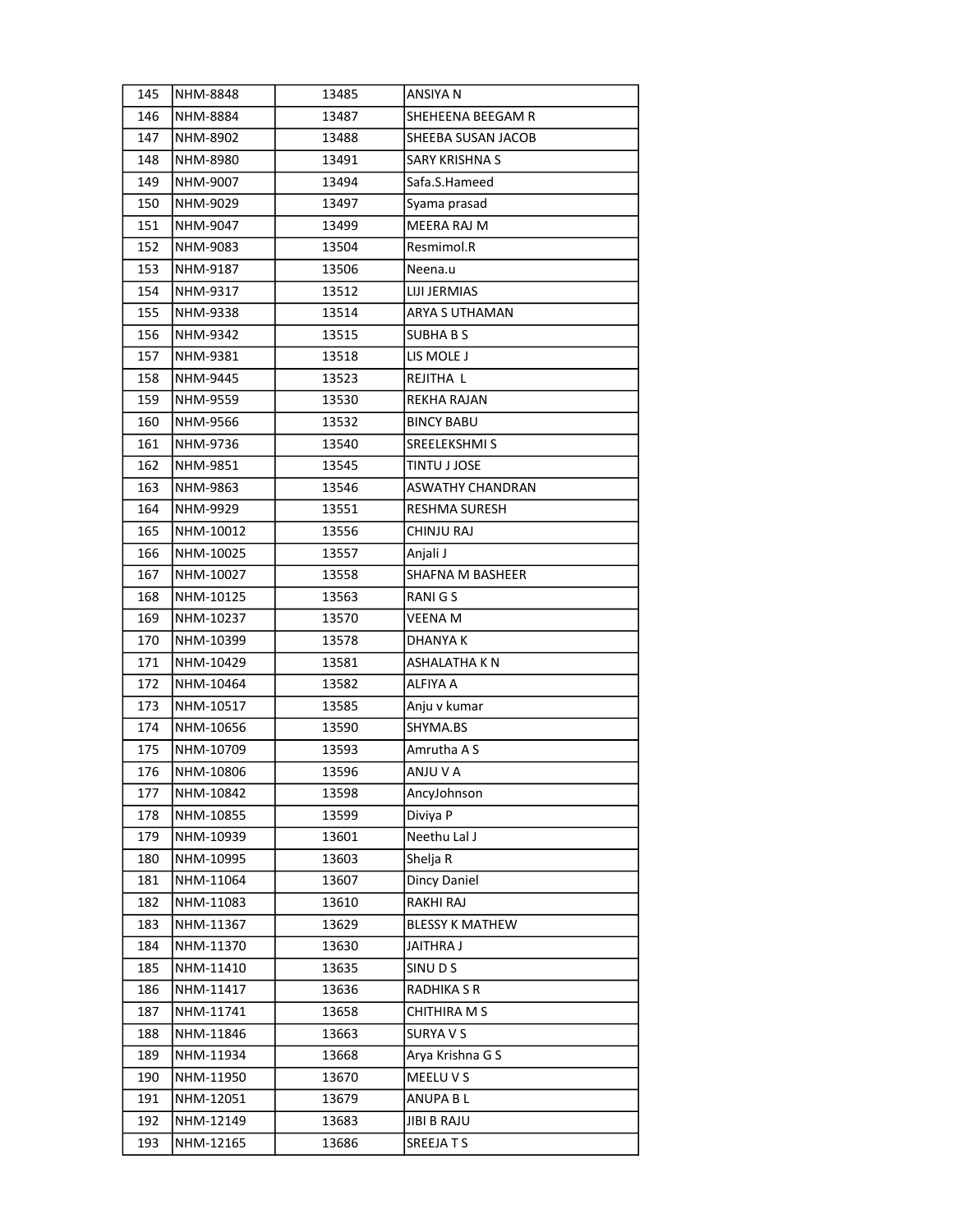| 194 | NHM-12251 | 13694 | DEEPTHI VASU V L        |
|-----|-----------|-------|-------------------------|
| 195 | NHM-12275 | 13696 | <b>NEETHU M S</b>       |
| 196 | NHM-12352 | 13703 | <b>ROSILA M S</b>       |
| 197 | NHM-12364 | 13704 | Rahul raj r             |
| 198 | NHM-12477 | 13711 | <b>DHANYA AUGUSTIN</b>  |
| 199 | NHM-12560 | 13713 | Rinchu K John           |
| 200 | NHM-12736 | 13718 | Revathy S               |
| 201 | NHM-12801 | 13722 | Priya george            |
| 202 | NHM-12997 | 13730 | <b>ASWATHY R PILLAI</b> |
| 203 | NHM-13154 | 13741 | LINI GEORGE             |
| 204 | NHM-13225 | 13748 | <b>TEENA STANLY</b>     |
| 205 | NHM-13525 | 13768 | <b>GAYATHRI G</b>       |
| 206 | NHM-13603 | 13773 | DEEPA S                 |
| 207 | NHM-13622 | 13774 | SUCHITHRA S             |
| 208 | NHM-13663 | 13776 | <b>BINUMOL L</b>        |
| 209 | NHM-13672 | 13777 | ATHIRA P R              |
| 210 | NHM-13940 | 13794 | RAGI B RAJ              |
| 211 | NHM-14033 | 13803 | YOL V ILUZ              |
| 212 | NHM-14053 | 13806 | <b>NEETHUS</b>          |
| 213 | NHM-14112 | 13808 | Thasni. I               |
| 214 | NHM-14195 | 13812 | Divya s kumar           |
| 215 | NHM-14235 | 13815 | RINI T                  |
| 216 | NHM-14238 | 13816 | DHANYA.R                |
| 217 | NHM-14246 | 13817 | <b>ARCHANAR</b>         |
| 218 | NHM-14247 | 13818 | Beena Baby              |
| 219 | NHM-14267 | 13819 | anilkumar m             |
| 220 | NHM-14269 | 13820 | <b>SYAMILY S S</b>      |
| 221 | NHM-14392 | 13824 | Jibi Babu G             |
| 222 | NHM-14436 | 13826 | <b>JANCY S JACOB</b>    |
| 223 | NHM-14461 | 13828 | <b>ASITHA S</b>         |
| 224 | NHM-14496 | 13831 | JAYAMOLE J              |
| 225 | NHM-14590 | 13834 | ASHA A                  |
| 226 | NHM-14725 | 13843 | ANSI MAYA M             |
| 227 | NHM-14786 | 13851 | DEEPA M S PILLAI        |
| 228 | NHM-14822 | 13853 | ANISHA S.B              |
| 229 | NHM-14861 | 13858 | ANGEL M NOBLE           |
| 230 | NHM-14886 | 13859 | SOUMYA O S              |
| 231 | NHM-14929 | 13861 | Raji S                  |
| 232 | NHM-14952 | 13864 | RESHMA REMANAN          |
| 233 | NHM-14985 | 13868 | <b>MALINI P</b>         |
| 234 | NHM-15014 | 13871 | CHAITHANYA CV           |
| 235 | NHM-15100 | 13875 | LEKSHMI S               |
| 236 | NHM-15110 | 13876 | Athira Chandran         |
| 237 | NHM-15160 | 13879 | LISHA S CHANDRAN        |
| 238 | NHM-15296 | 13882 | ASWATHI M R             |
| 239 | NHM-15325 | 13883 | REJITHA R               |
| 240 | NHM-15327 | 13884 | Remya R                 |
| 241 | NHM-15428 | 13892 | SOUBHAGYA V             |
| 242 | NHM-15632 | 13905 | ANGEL B                 |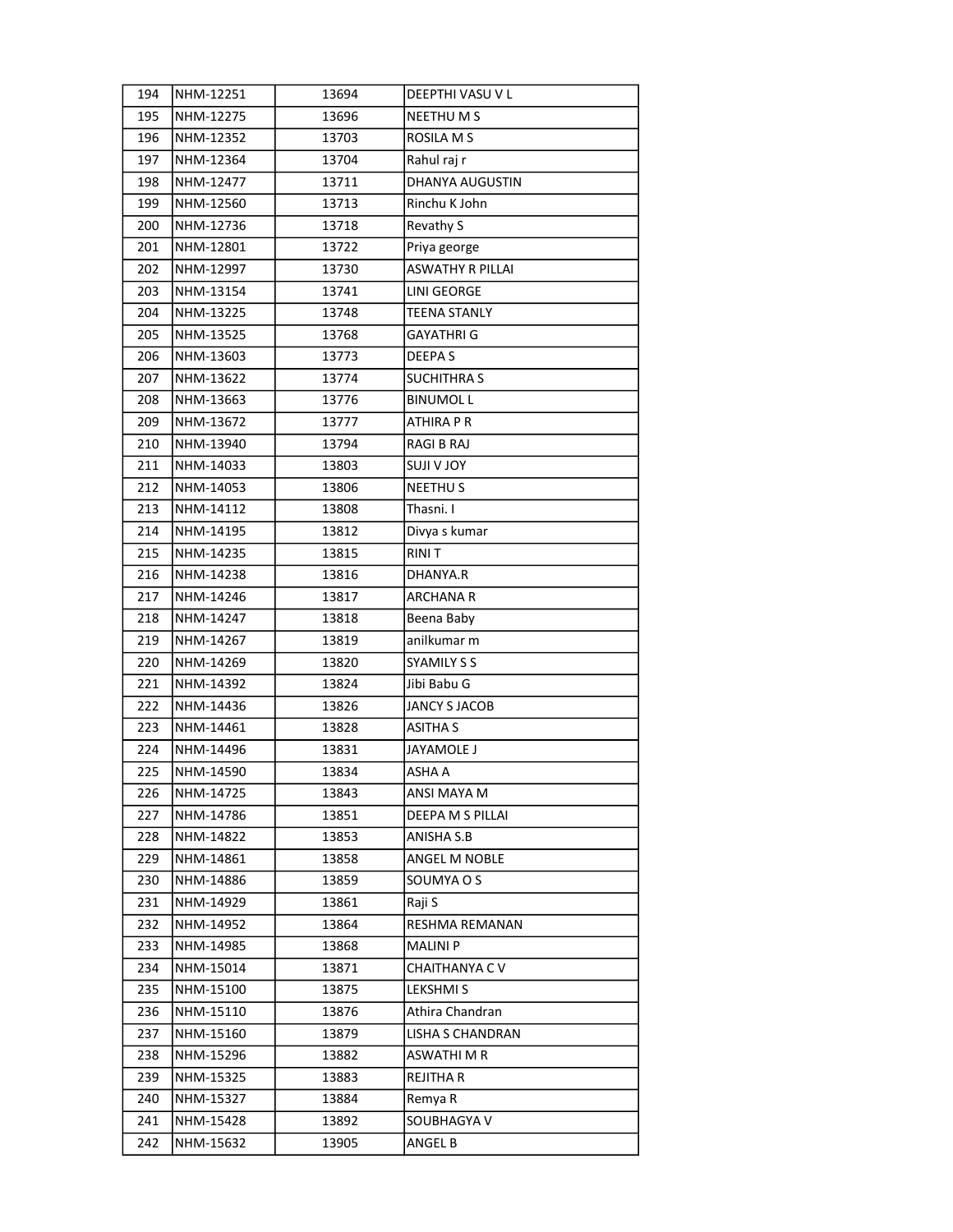| 243 | NHM-15728 | 13913 | VISHNUPRIYA V R       |
|-----|-----------|-------|-----------------------|
| 244 | NHM-15774 | 13916 | <b>LINCY B</b>        |
| 245 | NHM-15788 | 13917 | <b>RESHMA RAJU</b>    |
| 246 | NHM-15789 | 13918 | Priya S               |
| 247 | NHM-15921 | 13924 | Chinju George.R       |
| 248 | NHM-15962 | 13925 | Honey M Chellappan    |
| 249 | NHM-16207 | 13939 | SREETHA SYAM          |
| 250 | NHM-16445 | 13946 | <b>NEENUS</b>         |
| 251 | NHM-16464 | 13947 | <b>ANJITHA S</b>      |
| 252 | NHM-16530 | 13950 | Suvidyanair bs        |
| 253 | NHM-16532 | 13951 | SINIMOL P             |
| 254 | NHM-16650 | 13955 | AJI P S               |
| 255 | NHM-16703 | 13956 | RESMI RAVEENDRAN      |
| 256 | NHM-16712 | 13957 | Cinu Rani R           |
| 257 | NHM-16827 | 13962 | <b>RAHUL R</b>        |
| 258 | NHM-16874 | 13964 | ANUSHA SADAN P S      |
| 259 | NHM-17038 | 13973 | ROHINI S G            |
| 260 | NHM-17076 | 13976 | SHIJI N V             |
| 261 | NHM-17092 | 13977 | SILPA SURESH          |
| 262 | NHM-17135 | 13981 | <b>REVATHY J</b>      |
| 263 | NHM-17240 | 13985 | ATHIRA. R             |
| 264 | NHM-17254 | 13987 | JYOTHYLEKSHMI V       |
| 265 | NHM-17360 | 13992 | <b>ASWANI MOHAN</b>   |
| 266 | NHM-17465 | 14002 | <b>CHIPPY N S</b>     |
| 267 | NHM-17514 | 14005 | MANJU N               |
| 268 | NHM-17558 | 14006 | VARSHA VIKRAMAN       |
| 269 | NHM-17588 | 14010 | ANUJA JOSE            |
| 270 | NHM-17631 | 14012 | PRIYAMOL H            |
| 271 | NHM-17645 | 14014 | PRIYA PRABHAKAR       |
| 272 | NHM-17680 | 14018 | <b>ANJU T PILLAI</b>  |
| 273 | NHM-17771 | 14025 | ANUSREE A S           |
| 274 | NHM-17859 | 14031 | GOPIKA S NAIR         |
| 275 | NHM-17944 | 14040 | <b>SHAINY L</b>       |
| 276 | NHM-17995 | 14044 | Aneena R Krishnan     |
| 277 | NHM-18161 | 14054 | VIJITH V              |
| 278 | NHM-18162 | 14055 | <b>NEETHU RAJ</b>     |
| 279 | NHM-18244 | 14066 | VINU VIKRAMAN         |
| 280 | NHM-18320 | 14070 | ANUJA N               |
| 281 | NHM-18386 | 14075 | ANU A R               |
| 282 | NHM-18462 | 14082 | PINKY U               |
| 283 | NHM-18491 | 14084 | Archana A             |
| 284 | NHM-18585 | 14089 | <b>RESHMAS</b>        |
| 285 | NHM-18590 | 14090 | Lekshmipriya A S      |
| 286 | NHM-18657 | 14095 | SREELEKSHMI G         |
| 287 | NHM-18661 | 14096 | ANSHIYA A             |
| 288 | NHM-18719 | 14100 | ANJU HENRY            |
| 289 | NHM-18766 | 14103 | Ambily. M. N          |
| 290 | NHM-18771 | 14104 | SANDHYA SATHEESAN B S |
| 291 | NHM-19092 | 14116 | <b>JANCY J</b>        |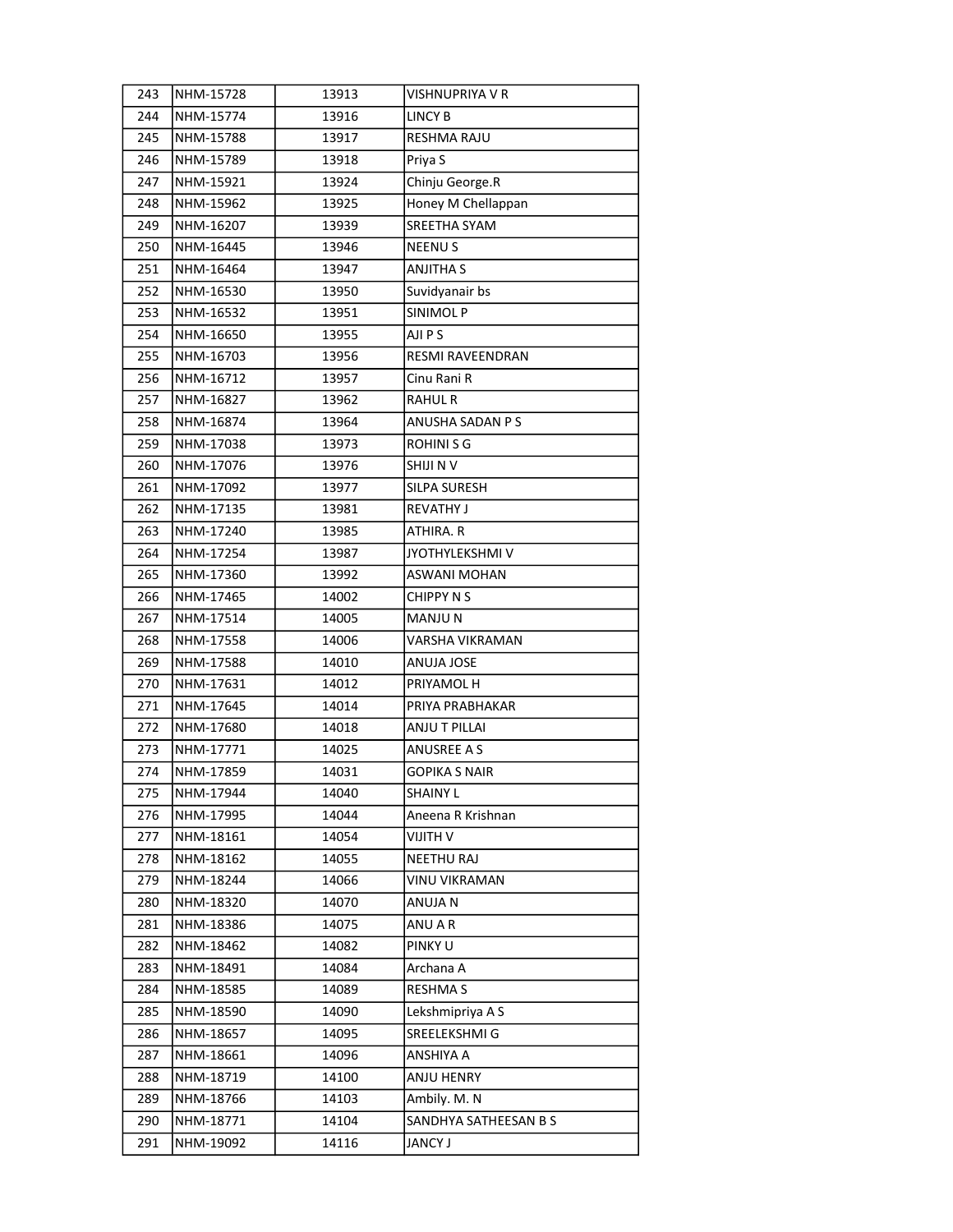| 292 | NHM-19115 | 14117 | NISHA MOHAN            |
|-----|-----------|-------|------------------------|
| 293 | NHM-19196 | 14120 | Alfiya U               |
| 294 | NHM-19358 | 14125 | <b>ASWATHY, P</b>      |
| 295 | NHM-19370 | 14126 | <b>MEERUMOL R</b>      |
| 296 | NHM-19388 | 14127 | PRATHIBHA RAJ R        |
| 297 | NHM-19477 | 14133 | ARYA S                 |
| 298 | NHM-19616 | 14138 | <b>LINCY LAZER</b>     |
| 299 | NHM-19729 | 14147 | Suja.S.I               |
| 300 | NHM-19754 | 14150 | LINJU BABU             |
| 301 | NHM-19844 | 14155 | DARSANA U S            |
| 302 | NHM-19911 | 14160 | <b>SUBHI KRISHNA B</b> |
| 303 | NHM-19925 | 14162 | <b>MARY S</b>          |
| 304 | NHM-19963 | 14169 | Majima Mole M          |
| 305 | NHM-19986 | 14172 | AMINA.S                |
| 306 | NHM-20301 | 14191 | ASWATHYKURUP           |
| 307 | NHM-20423 | 14203 | Abhirami L             |
| 308 | NHM-20468 | 14205 | REMYA R V              |
| 309 | NHM-20500 | 14207 | SOORYA S               |
| 310 | NHM-20644 | 14217 | Lincy Monachan         |
| 311 | NHM-20653 | 14218 | AMALU MADHU            |
| 312 | NHM-20709 | 14224 | NISHA P S              |
| 313 | NHM-20716 | 14226 | ANCY GEORGE            |
| 314 | NHM-20831 | 14238 | SIKHA RAJI S T         |
| 315 | NHM-20857 | 14242 | ARSHA K PILLAI         |
| 316 | NHM-20876 | 14244 | NIJA GOPINADH S        |
| 317 | NHM-20896 | 14246 | KALADEVI H             |
| 318 | NHM-20924 | 14250 | PRIYA P                |
| 319 | NHM-20925 | 14251 | ASWATHY J B            |
| 320 | NHM-20963 | 14254 | <b>REVATHY S</b>       |
| 321 | NHM-21022 | 14259 | <b>MONCY MOL PK</b>    |
| 322 | NHM-21029 | 14260 | RAJITH M               |
| 323 | NHM-21046 | 14261 | SARANYA B              |
| 324 | NHM-21086 | 14265 | SHARI KRISHNAN         |
| 325 | NHM-21123 | 14266 | Ancy Rachel Jose       |
| 326 | NHM-21291 | 14276 | Smiji.J                |
| 327 | NHM-21445 | 14278 | JAYALEKSHMI S.         |
| 328 | NHM-21484 | 14280 | Simi Nair              |
| 329 | NHM-21503 | 14281 | SINJUT                 |
| 330 | NHM-21533 | 14284 | Anitha Varghese        |
| 331 | NHM-21681 | 14293 | <b>DEEPA GEORGE</b>    |
| 332 | NHM-21686 | 14294 | NANDHA A               |
| 333 | NHM-21803 | 14300 | DRISYA RAJENDRAN       |
| 334 | NHM-21850 | 14305 | SUKANYA A S DEVI       |
| 335 | NHM-21879 | 14307 | <b>BINCY B</b>         |
| 336 | NHM-21933 | 14314 | LEKSHMI KRISHNA        |
| 337 | NHM-21996 | 14318 | <b>BINI</b> V          |
| 338 | NHM-22048 | 14323 | RACHEL THOMAS          |
| 339 | NHM-22086 | 14330 | JOOBY T                |
| 340 | NHM-22196 | 14335 | THAHIRA I              |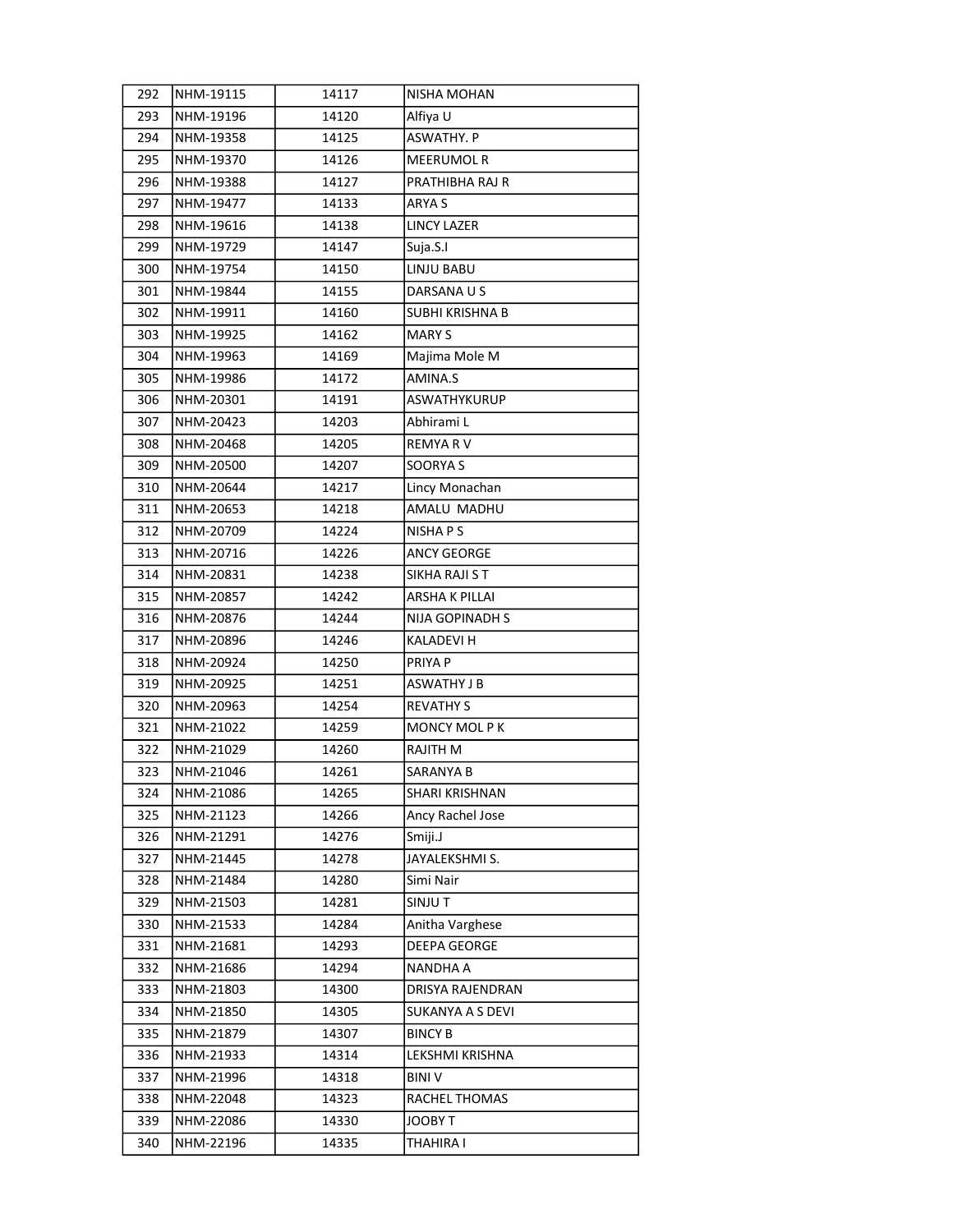| 341 | NHM-22535 | 14363 | SARANYA DAS S               |
|-----|-----------|-------|-----------------------------|
| 342 | NHM-22624 | 14368 | <b>BIJIMOLPJ</b>            |
| 343 | NHM-22649 | 14371 | Sonya Wilfred               |
| 344 | NHM-22657 | 14372 | <b>JISHAMOL S</b>           |
| 345 | NHM-22671 | 14374 | SILBI PODIKUNJU             |
| 346 | NHM-22703 | 14377 | BIJI V                      |
| 347 | NHM-22721 | 14378 | DAYA RAJ J                  |
| 348 | NHM-22780 | 14384 | JIBINA JOHN                 |
| 349 | NHM-22794 | 14385 | LITTY Y                     |
| 350 | NHM-22796 | 14386 | ARYA PRASAD                 |
| 351 | NHM-22873 | 14389 | DINY VINCENT                |
| 352 | NHM-23066 | 14405 | THUSHA T NAIR               |
| 353 | NHM-23213 | 14412 | ASWATHY R KRISHNA           |
| 354 | NHM-23257 | 14416 | Linomol A                   |
| 355 | NHM-23429 | 14429 | ANJU T R                    |
| 356 | NHM-23999 | 14455 | SINDHYA VICTOR              |
| 357 | NHM-24047 | 14464 | CHITHRA V                   |
| 358 | NHM-24058 | 14466 | SREELEKSHMIL                |
| 359 | NHM-24090 | 14471 | ASWATHY R S                 |
| 360 | NHM-24099 | 14473 | ANJALI J                    |
| 361 | NHM-24102 | 14474 | ANIJA A                     |
| 362 | NHM-24203 | 14478 | ATHIRA R SEKHAR             |
| 363 | NHM-24348 | 14483 | ANCY JOSEPH                 |
| 364 | NHM-24371 | 14490 | Aswini A S                  |
| 365 | NHM-24421 | 14494 | LEENA K KUTTY               |
| 366 | NHM-24490 | 14498 | DIVYA M L                   |
| 367 | NHM-24771 | 14519 | <b>RESHMA BABU</b>          |
| 368 | NHM-24790 | 14520 | ARCHANA KRISHNAN            |
| 369 | NHM-24796 | 14522 | <b>JISHA RAICHEL THOMAS</b> |
| 370 | NHM-24859 | 14525 | AKHILA PRAKASH              |
| 371 | NHM-24930 | 14531 | CHITHRA C S                 |
| 372 | NHM-25075 | 14539 | ALPHONSA NELSON             |
| 373 | NHM-25172 | 14545 | <b>SUCHITHAK</b>            |
| 374 | NHM-25248 | 14552 | <b>ARATHY S RAVI</b>        |
| 375 | NHM-25276 | 14557 | SNEHA SAJU                  |
| 376 | NHM-25361 | 14563 | ARUN S                      |
| 377 | NHM-25403 | 14566 | HALEEMA BEEVI M             |
| 378 | NHM-25412 | 14567 | SIJIMOLE S                  |
| 379 | NHM-25449 | 14574 | JOYCE MERIN JOSE            |
| 380 | NHM-25494 | 14580 | Anu R                       |
| 381 | NHM-25554 | 14585 | SHYANA THOMAS               |
| 382 | NHM-25650 | 14591 | JASMI N                     |
| 383 | NHM-25673 | 14594 | ANNIE SATHEESH J S          |
| 384 | NHM-25798 | 14601 | <b>NEETHU S NAIR</b>        |
| 385 | NHM-25889 | 14605 | SAJANA G                    |
| 386 | NHM-25909 | 14609 | ANSINA A S                  |
| 387 | NHM-25919 | 14611 | Biji John                   |
| 388 | NHM-26118 | 14630 | REESHMA R                   |
| 389 | NHM-26152 | 14632 | ATHIRA S PILLAI             |